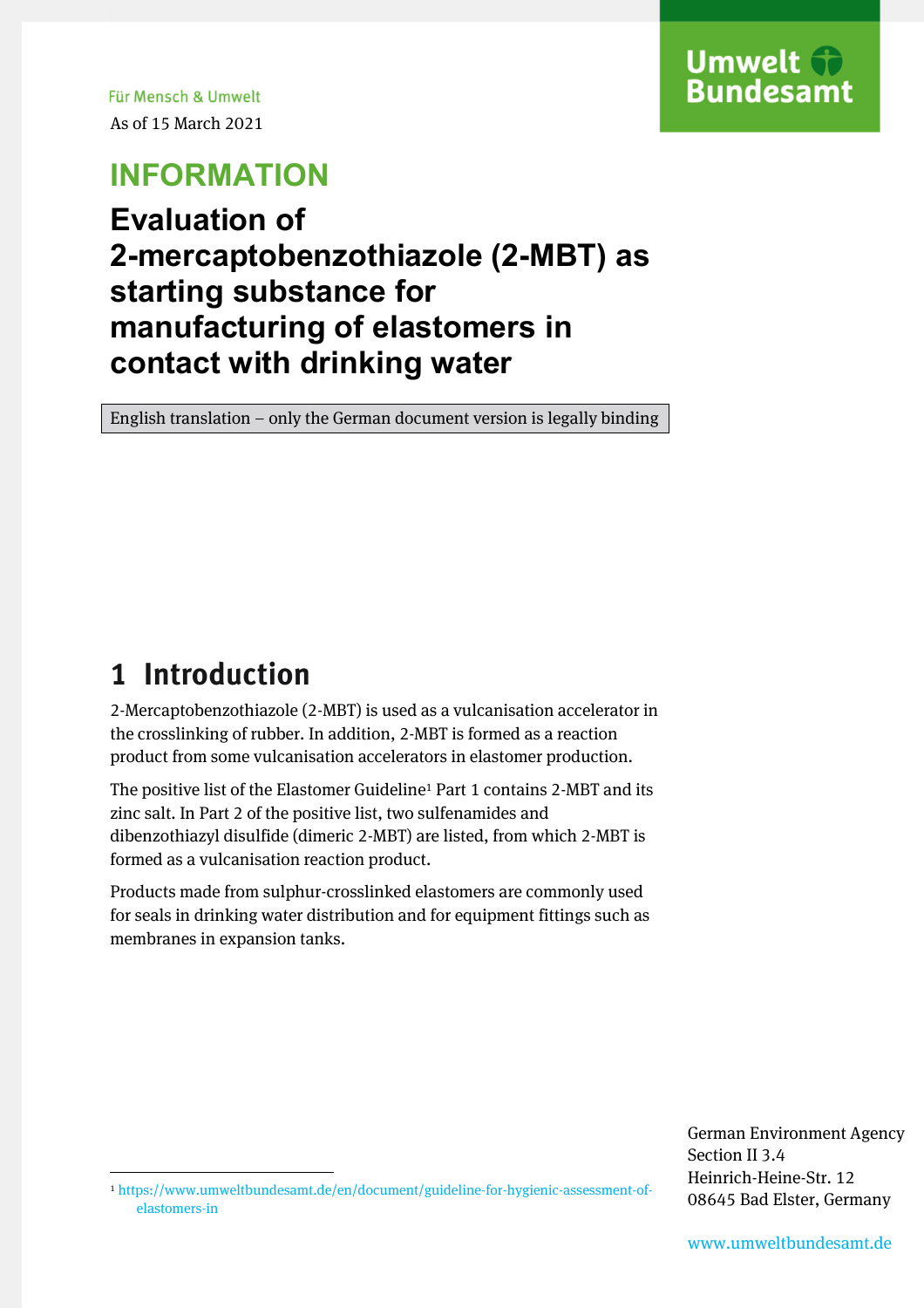## **2 Preliminary parameter value**

Preliminary evaluation of 2-MBT as contaminant in drinking water led to a value of  $250 \mu g/l$ as migration restriction (expressed as Drinking Water Positive List Limit (DWPLL) in the Elastomer Guideline; corresponding to Maximum Tolerable Concentration at the tap  $(MTC_{tap})$ in the KTW evaluation criteria document) for products in contact with drinking water that are to be assessed in terms of drinking water hygienic suitability according to the Elastomer Guideline. This specification will remain valid until transposition of the Elastomer Guideline into the KTW evaluation criteria.

Oral intake of up to 5 mg/kg 2-MBT in food is accepted according to the principles of the EFSA Note for Guidance, 2008<sup>2</sup>. Conversion to exposure by consumption of drinking water results in a **provisional migration restriction of 250 µg/l.** Current toxicological assessments by US EPA (1994)<sup>3</sup>, SCF (2000)<sup>4</sup>, BG RCI (2000), Whitaker et al. (2004)<sup>5</sup>, BfR (2008)<sup>6</sup>, REACH-SER  $(2014)$ <sup>7</sup> and HBM  $(2015)$ <sup>8</sup> declare 2-MBT as predominantly not mutagenic and not carcinogenic.

## **3 Test certificates according to Elastomer Guideline**

For the assessment of sulphur-crosslinked elastomers according to Elastomer Guideline requirements, 2-MBT has to be determined by applying standard DIN EN 12873-1. The provisional migration restriction to be observed is 250 µg/l as mentioned above. Test certificates and test reports referring to Elastomer Guideline must keep record that assessments made use of the abovementioned provisional migration restriction.

# **4 Future restriction**

The German Environment Agency (UBA) aims at incorporating elastomers into the scope of the KTW evaluation criteria document by virtue of its 3<sup>rd</sup> amendment being in preparation. After the Elastomer Guideline will have been transposed into the KTW evaluation criteria, only fully evaluated vulcanisation agents for sulphur crosslinking will be accepted.

On the basis of the expert opinion of the International Agency for Research on Cancer (IARC), who has classified 2-MBT as suspected group 2A carcinogen, UBA together with the Federal

 $\overline{\phantom{a}}$ 

<sup>2</sup> http://www.efsa.europa.eu/en/efsajournal/pub/rn-21

<sup>3</sup> Reregistration Eligibility Decision (RED) Sodium and Zinc Salts of 2-Mercaptobenzothiazole, EPA 738-R-94-027, September 1994

<sup>4</sup> Trade association of raw materials and chemical industry, Summary of toxicological assessment No. 70 2- Mercaptobenzothiazole Issue 11/2000

<sup>5</sup> Human health risk assessment of 2-mercaptobenzothiazole in drinking water, Toxicology and Industrial Health 2004; 20: 149- 163

<sup>6</sup> Auxiliary material for the production of rubber air mattresses has an allergenic potential, Opinion No. 033/2008 of BfR of 24 June 2008

<sup>7</sup> Substance Evaluation Report for Benzothiazole-2-thiol (2-MBT), Version Number 1.2, June 2014

<sup>8</sup> Substance monograph for 2-mercaptobenzothiazole (2-MBT) and HBM values for 2-MBT in the urine of adults and children, Federal Health Gazette 2015, 58: 1027-1040